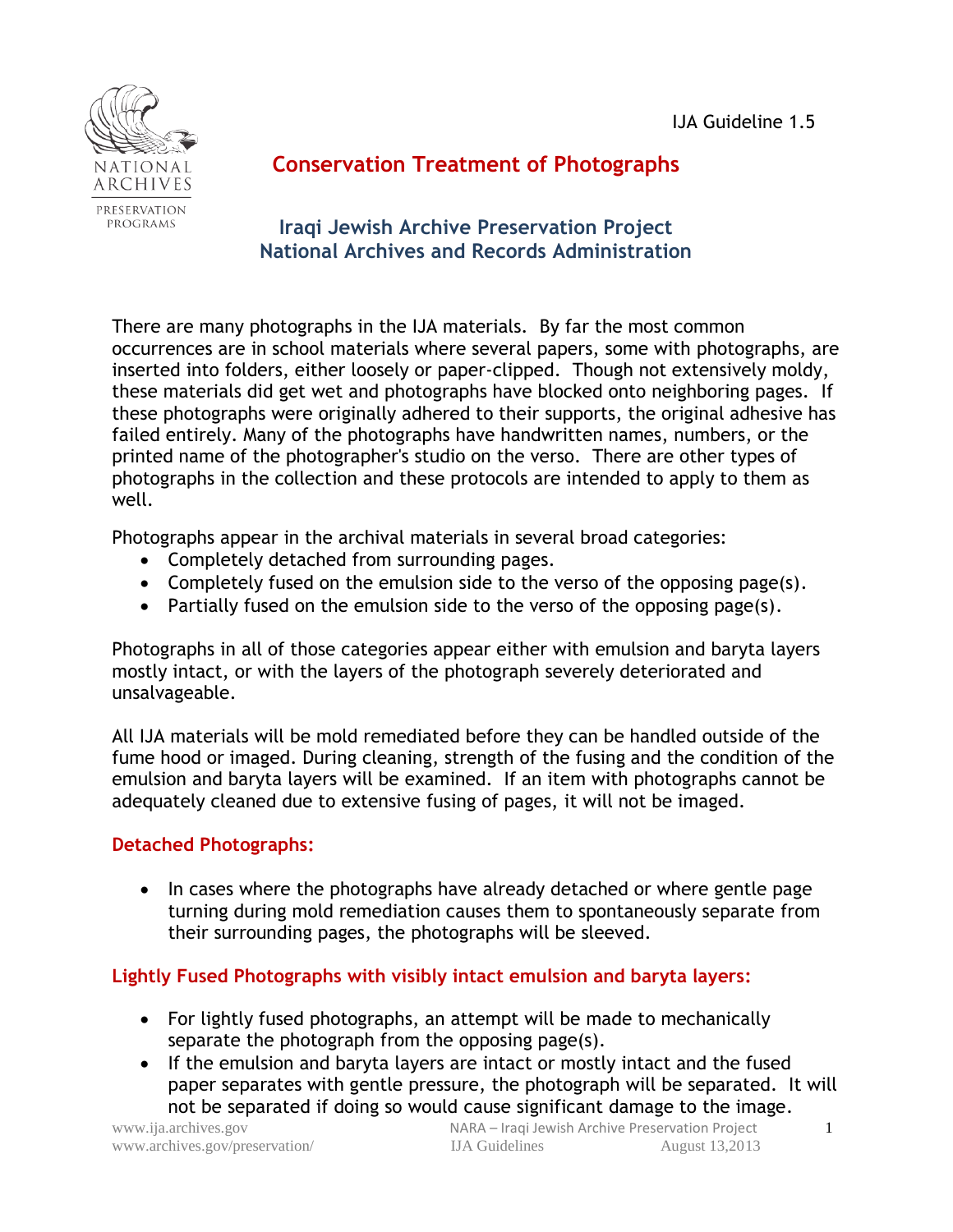### **Firmly Fused Photographs:**

 Photographs completely fused on the emulsion side will be lightly tested at the corners to determine if there is the possibility of recovering the image or if the emulsion/baryta layers are too damaged to recover. If there is no angle of purchase or the photograph layers are compromised, the photograph will not be separated. The fused photograph and any supporting pages will be sleeved together and a "Photograph cannot be separated for imaging" slug will be inserted.

### **Re-Attaching Photographs:**

- When the original position is clear, paper-backed photographs will be tipped in place with four dots of wheat starch paste at the corners. If any photographs are found with unique information on the verso, they will be either sleeved in polyester film or hinged in place with long-fiber tissue and wheat starch paste to allow access to that information, and both the recto and the verso be imaged. For the school materials, unique information does not include:
	- o Student's name (when repeated on surrounding papers)
	- o Photography studio name
	- o Numbers
- When the original position is not clear, the photograph will be placed in a corner of a Mylar L-sleeve.
- RC photographs will be hinged in place with heat-activated Lascaux 498hv on long-fiber tissue.

### **Other Treatment:**

- Treatments that are out of scope for this project include consolidating damaged photographs or using wet treatment methods.
- Exhibit items may receive more detailed treatment.

### **Imaging Photographs:**

- Photograph offset is prevalent in the IJA. The school photographs will generally be imaged in their original folder presentation (see definition below). This will allow offset from the photographs on neighboring pages to be seen. The conservators will indicate with flags and on the work ticket if the entire IJA item or just a subfolder should be imaged using this method.
	- o *folio presentation*: two single pages are photographed together in the position in which they are found. This is the usual presentation in the project for archival materials, even when there is no photograph offset.